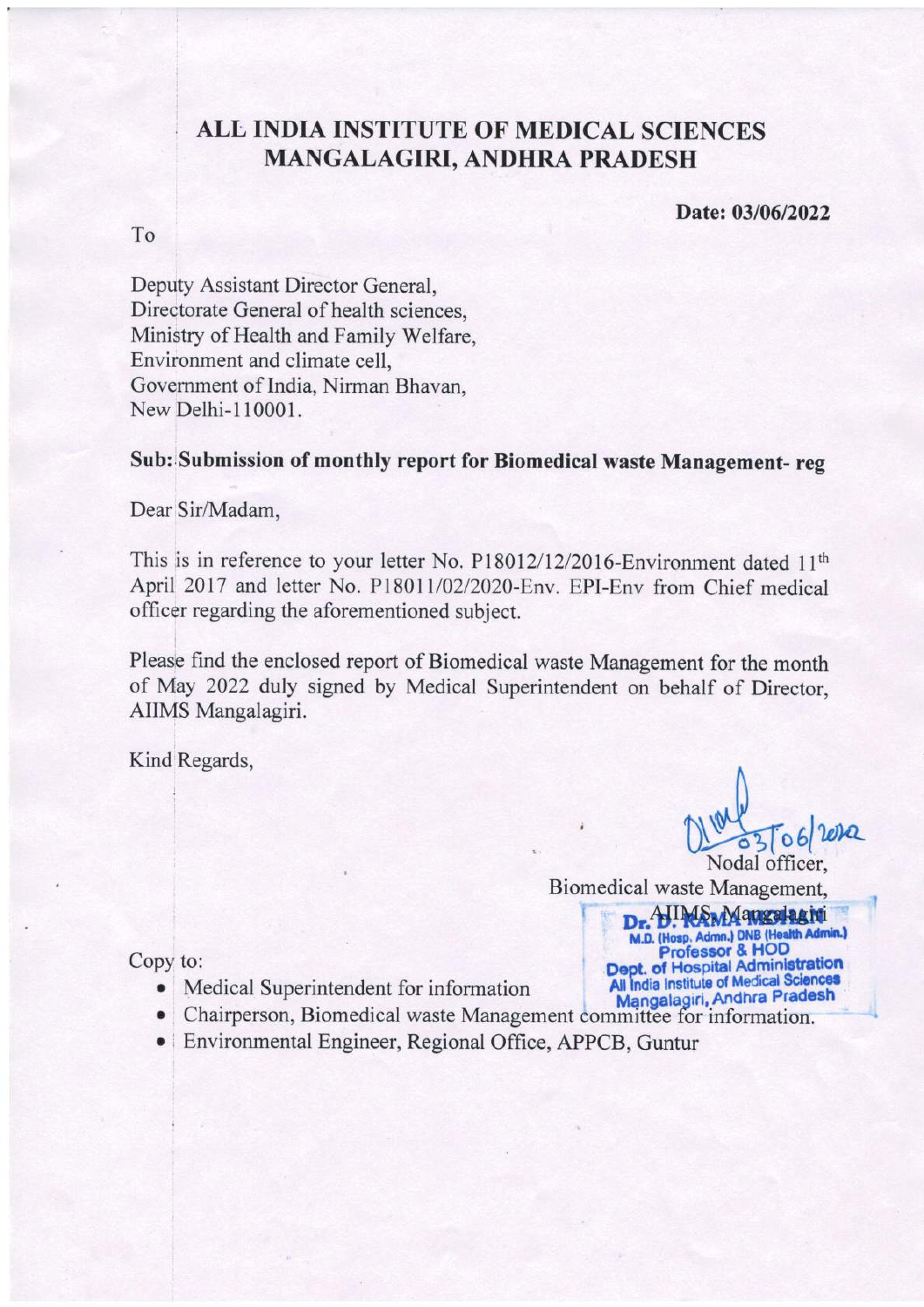## Form - lV (See rule 13) MONTHLY REPORT- MAY - 2022

| Sl. No.      | <b>Particulars</b>                                                                                                                           |               |                                                                                              |  |
|--------------|----------------------------------------------------------------------------------------------------------------------------------------------|---------------|----------------------------------------------------------------------------------------------|--|
| $\mathbf{1}$ | <b>Particulars of the Occupier</b>                                                                                                           |               |                                                                                              |  |
|              | authorised<br>of<br>the<br>person :<br>Name<br>(i)<br>(occupier or operator of facility)<br>operator of facility)                            |               | <b>Director AllMS</b><br>Prof. Mukesh Tripathi                                               |  |
|              | (ii) Name of HCF or CBMWTF                                                                                                                   |               | All India Institute of Medical Sciences (AlIMS)                                              |  |
|              | (iii) Address for Correspondence                                                                                                             | ÷             | AIIMS, Mangalagiri, Andhra Pradesh-522503                                                    |  |
|              | (iv) Address of Facility                                                                                                                     |               | Same as above                                                                                |  |
|              | (v)Tel. No, Fax. No                                                                                                                          |               | 08645-231133                                                                                 |  |
|              | (vi) E-mail ID                                                                                                                               | Ť.            | director@aiimsmangalagiri.edu.in                                                             |  |
|              | (vii) URL of Website                                                                                                                         |               | www. aiimsmangalagiri.edu.in                                                                 |  |
|              | (viii) GPS coordinates of HCF or CBMWTF                                                                                                      |               |                                                                                              |  |
|              | (ix) Ownership of HCF or CBMWTF                                                                                                              | ÷             | Autonomous Organization                                                                      |  |
|              | (x). Status of Authorisation under the Bio-<br>Medical<br>Waste (Management and Handling) Rules.                                             | ÷             | MGL-39/APPCB/RO-GNT/BMWM/2020-1106<br>Order<br>No.<br>dated 01.01.2022 Valid upto 31.12.2022 |  |
|              | (xi). Status of Consents under Water Act and<br>Air Act                                                                                      | $\mathcal{I}$ | Valid up to: 31.12.2022                                                                      |  |
| 2.           | <b>Type of Health Care Facility</b>                                                                                                          |               |                                                                                              |  |
|              | (i) Bedded Hospital                                                                                                                          | ô             | <b>24 No.s</b>                                                                               |  |
|              | (ii) Non-bedded hospital<br>(Clinic or Blood Bank or Clinical Laboratory<br>Veterinary Hospital<br>or Research Institute or<br>or any other) |               | <b>N.A.</b>                                                                                  |  |
|              | (iii) License number and its date of expiry.                                                                                                 |               | N.A.                                                                                         |  |
| 3.           | <b>Details of CBMWTF</b>                                                                                                                     |               | 602/APPCB/BMW/CBMWTF/GNT/2001-5578                                                           |  |
|              | (i)Number of Healthcare facilities covered<br>by CBMWTF.                                                                                     |               | N.A.                                                                                         |  |
|              | (ii) No of beds covered by CBMWTF                                                                                                            | $\vdots$      | N.A.                                                                                         |  |
|              | disposal<br>Installed<br>treatment<br>and<br>(iii)<br>capacity of CBMWTF:                                                                    |               | N.A.                                                                                         |  |
|              | (iv) Quantity of biomedical waste treated or :<br>disposed by CBMWTF                                                                         |               | N.A.                                                                                         |  |
| 4.           | Quantity of waste generated or disposed in<br>Kg (on monthly basis)                                                                          |               | Yellow Category: 650.76 KG/MONTH                                                             |  |
|              |                                                                                                                                              |               | Red Category: 623.26 KG/ MONTH                                                               |  |
|              |                                                                                                                                              |               | White Category: 25.9 KG / MONTH                                                              |  |
|              |                                                                                                                                              |               | Blue Category: 66.1 KG/ MONTH                                                                |  |
|              |                                                                                                                                              |               | General Solid waste: 6250 kgs                                                                |  |
|              |                                                                                                                                              |               |                                                                                              |  |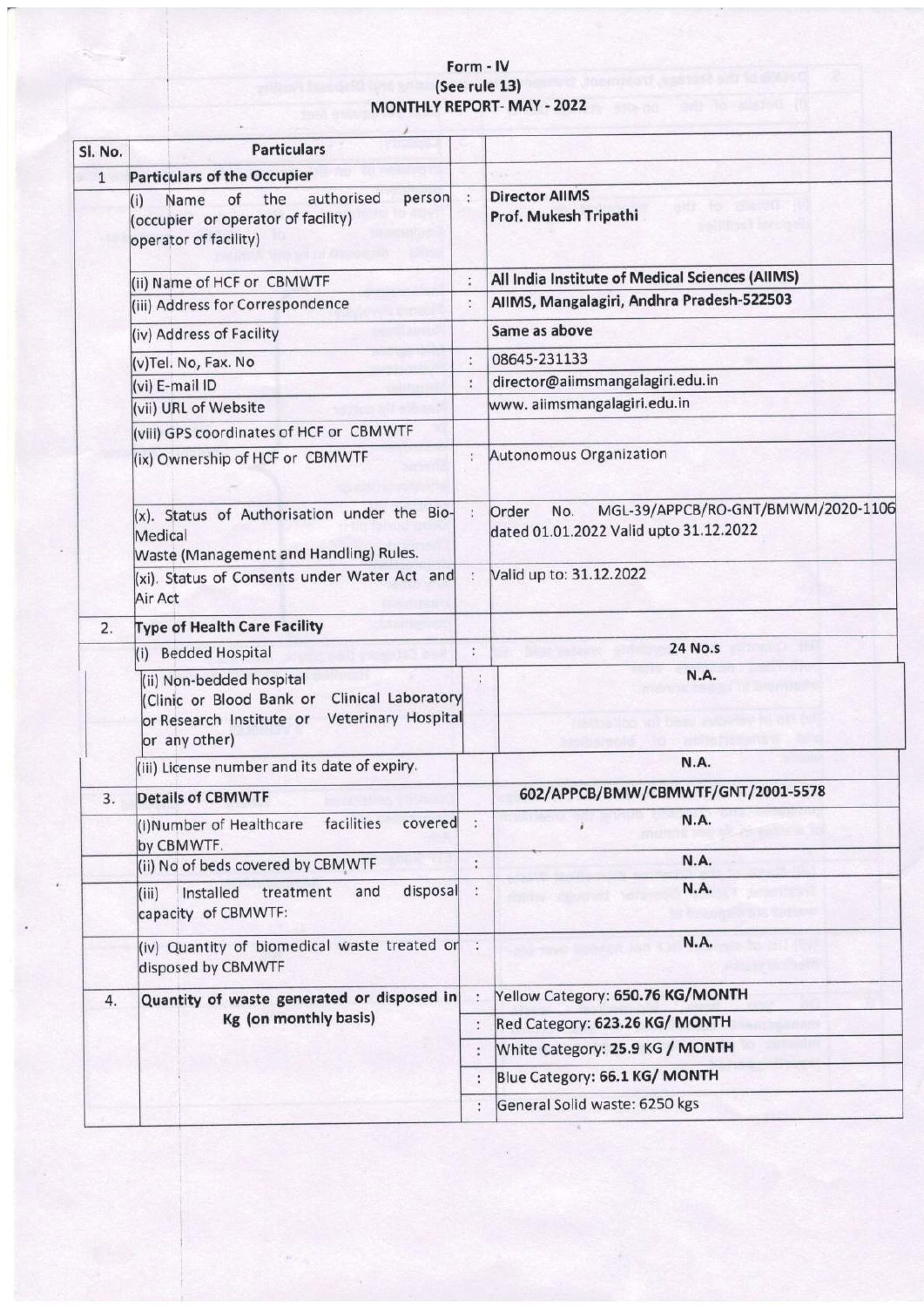| Details of the Storage, treatment, transportation, processing and Disposal Facility<br>(i) Details of the<br>on-site storage facility                |                          | ÷<br>Size: 144 square feet                                                                                                                    |  |  |
|------------------------------------------------------------------------------------------------------------------------------------------------------|--------------------------|-----------------------------------------------------------------------------------------------------------------------------------------------|--|--|
|                                                                                                                                                      |                          |                                                                                                                                               |  |  |
|                                                                                                                                                      |                          | ÷<br>Capacity:                                                                                                                                |  |  |
|                                                                                                                                                      |                          | Provision of on-site storage: (cold storage or any other<br>provision)                                                                        |  |  |
| (ii) Details of the<br>treatment or<br>disposal facilities                                                                                           |                          | Type of treatment<br>$\ddot{\cdot}$<br>No<br>Cap<br>Quantity<br>Equipment<br>of<br>Kg/day<br>treated or<br>units<br>disposed in kg per Annum. |  |  |
|                                                                                                                                                      |                          | Incinerators<br>Plasma Pyrolysis<br>Autoclaves<br>Microwave<br>Hydroclave                                                                     |  |  |
|                                                                                                                                                      |                          | Shredder                                                                                                                                      |  |  |
|                                                                                                                                                      |                          | Needle tip cutter                                                                                                                             |  |  |
|                                                                                                                                                      |                          | or<br><b>Handled by</b>                                                                                                                       |  |  |
|                                                                                                                                                      |                          | destroyer<br><b>CBMWTF Operator</b>                                                                                                           |  |  |
|                                                                                                                                                      |                          | Sharps                                                                                                                                        |  |  |
|                                                                                                                                                      |                          | encapsulation or<br>concrete pit                                                                                                              |  |  |
|                                                                                                                                                      |                          | Deep burial pits:                                                                                                                             |  |  |
|                                                                                                                                                      |                          | Chemical                                                                                                                                      |  |  |
|                                                                                                                                                      |                          | disinfection:                                                                                                                                 |  |  |
|                                                                                                                                                      |                          | Any other                                                                                                                                     |  |  |
|                                                                                                                                                      |                          | treatment                                                                                                                                     |  |  |
|                                                                                                                                                      |                          | equipment:                                                                                                                                    |  |  |
| (iii) Quantity of<br>recyclable wastes sold<br>to<br>authorized recyclers after<br>treatment in kg per annum.                                        | $\ddot{\phantom{a}}$     | Red Category (like plastic, glass etc.)<br><b>Handled by CBMWTF Operator</b>                                                                  |  |  |
| (iv) No of vehicles used for collection                                                                                                              | ÷                        | <b>2 VEHICLES</b>                                                                                                                             |  |  |
| and transportation of biomedical<br>waste.                                                                                                           |                          |                                                                                                                                               |  |  |
| (v) Details of incineration ash and ETP sludge                                                                                                       |                          | Quantity generated<br>Where<br>disposed                                                                                                       |  |  |
| generated and disposed during the treatment<br>of wastes in Kg per annum.                                                                            |                          | Incineration NIL<br>Ash<br><b>ETP</b> Sludge NIL                                                                                              |  |  |
| (vii) Name of the Common Biomedical Waste<br>Treatment Facility Operator through which<br>wastes are disposed of                                     |                          | <b>SAFEENVIRON</b>                                                                                                                            |  |  |
| (vii) List of member HCF not handed over bio-<br>medical waste.                                                                                      | $\ddot{\cdot}$           | <b>NIL</b>                                                                                                                                    |  |  |
| Do<br>you<br>have<br>bio-medical<br>waste<br>management committee? If yes,<br>attach<br>minutes of the meetings held during the<br>reporting period. | $\overline{\phantom{a}}$ | <b>YES</b>                                                                                                                                    |  |  |